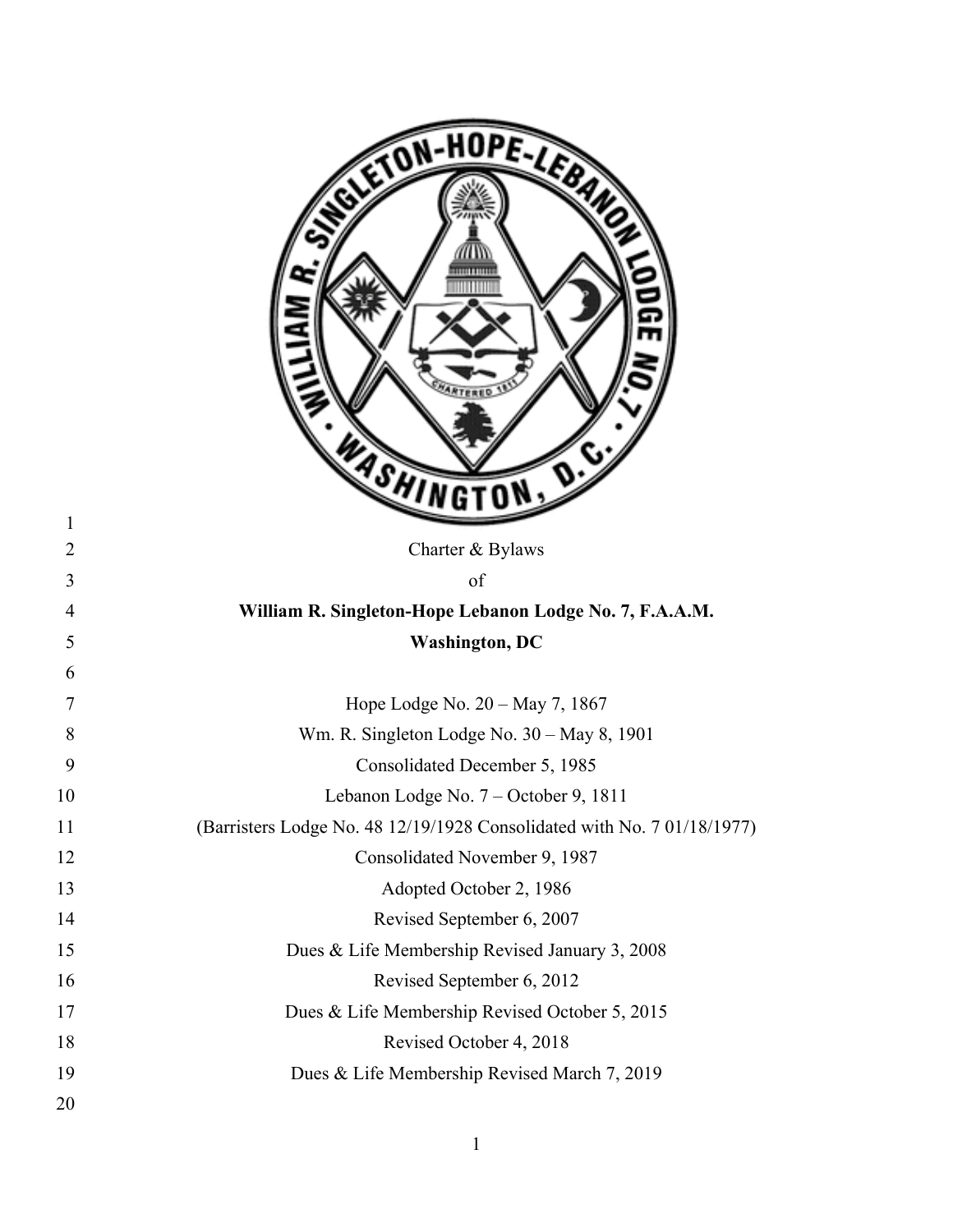| $\mathbf{1}$                                 | Charter                                                                                                                                                                                                                                                                                                                                                                                                                                                                                                                                                                                                                                                                                                           |
|----------------------------------------------|-------------------------------------------------------------------------------------------------------------------------------------------------------------------------------------------------------------------------------------------------------------------------------------------------------------------------------------------------------------------------------------------------------------------------------------------------------------------------------------------------------------------------------------------------------------------------------------------------------------------------------------------------------------------------------------------------------------------|
| $\overline{2}$                               | of                                                                                                                                                                                                                                                                                                                                                                                                                                                                                                                                                                                                                                                                                                                |
| 3                                            | Wm. R. SINGLETON-HOPE LODGE No. 20                                                                                                                                                                                                                                                                                                                                                                                                                                                                                                                                                                                                                                                                                |
| 4                                            | Chartered by the Grand Lodge of F.A.A.M. of the District of Columbia                                                                                                                                                                                                                                                                                                                                                                                                                                                                                                                                                                                                                                              |
| 5                                            | UNITED STATES OF AMERICA                                                                                                                                                                                                                                                                                                                                                                                                                                                                                                                                                                                                                                                                                          |
| 6                                            | The Grand Lodge of the District of Columbia                                                                                                                                                                                                                                                                                                                                                                                                                                                                                                                                                                                                                                                                       |
| 7                                            | TO ALL WHOM IT MAY CONCERN:                                                                                                                                                                                                                                                                                                                                                                                                                                                                                                                                                                                                                                                                                       |
| 8<br>9<br>10                                 | Know Ye, that we, the Grand Lodge of the District of Columbia of the Ancient and Honorable<br>Fraternity of Free and Accepted Masons duly established, constituted and organized for the said<br>District, do hereby constitute and appoint our well-beloved brethren,                                                                                                                                                                                                                                                                                                                                                                                                                                            |
| 11<br>12<br>13<br>14                         | W. Frederick Gore as the First Master<br>John G. Deoudes as the First Senior Warden,<br>and Howard J. Gross as the First Junior Warden                                                                                                                                                                                                                                                                                                                                                                                                                                                                                                                                                                            |
| 15<br>16<br>17<br>18<br>19<br>20<br>21<br>22 | of a new Lodge, formed by the union of Hope Lodge No. 20, chartered the seventh day of May<br>A.L. 5867 A.D. 1867, whose First Master was Johan C. Kondrup with Slater B. Russell First Senior<br>Warden and James A. Jenkins First Junior Warden, with William R. Singleton Lodge No. 30,<br>chartered the eighth day of May A.L. 5901, A.D. 1901, whose First Master was Frank H. Thomas<br>with Isaac E. Shoemaker First Senior Warden and Samuel O. Wendel First Junior Warden, to be<br>held in the City of Washington, in the District aforesaid, by the name of William R. Singleton -<br>Hope Lodge No. 20 working under the authority and jurisdiction of this Grand Lodge of the<br>District aforesaid. |
| 23<br>24<br>25<br>26<br>27                   | And we do hereby empower our trusty and well-beloved brethren, W. Frederick Gore, John G.<br>Deoudes and Howard J. Gross and their successors in office, duly elected and installed, to hold<br>their Lodge at such room within the City of Washington as they may deem most convenient for<br>their meetings, and at such times as they shall judge proper, and to admit and make Freemasons<br>according to the ancient and established usages of the Craft.                                                                                                                                                                                                                                                    |
| 28<br>29<br>30                               | And we do further authorize the brethren and their successors to hear and determine, all and<br>singular, such matters and things as relate to the Craft within the jurisdiction of William R.<br>Singleton - Hope Lodge, with the assistance of the members thereof.                                                                                                                                                                                                                                                                                                                                                                                                                                             |
| 31<br>32<br>33<br>34<br>35                   | And lastly, we do hereby authorize and empower the said trusty and well-beloved brethren to install<br>their successors, being first duly elected as such, to whom they shall deliver this warrant of<br>Constitution and invest them with all their powers and dignities as Freemasons, and such<br>successors shall in like manner install their successors, etc., such installation to be on or before the<br>anniversary of St. John the Evangelist, during the continuance of this Grand Lodge.                                                                                                                                                                                                              |
| 36<br>37<br>38                               | Provided, always that the above-named brethren and their successors pay due respect to this Grand<br>Lodge, and to the ordinances thereof; otherwise this warrant of Constitution to be void and of no<br>effect.                                                                                                                                                                                                                                                                                                                                                                                                                                                                                                 |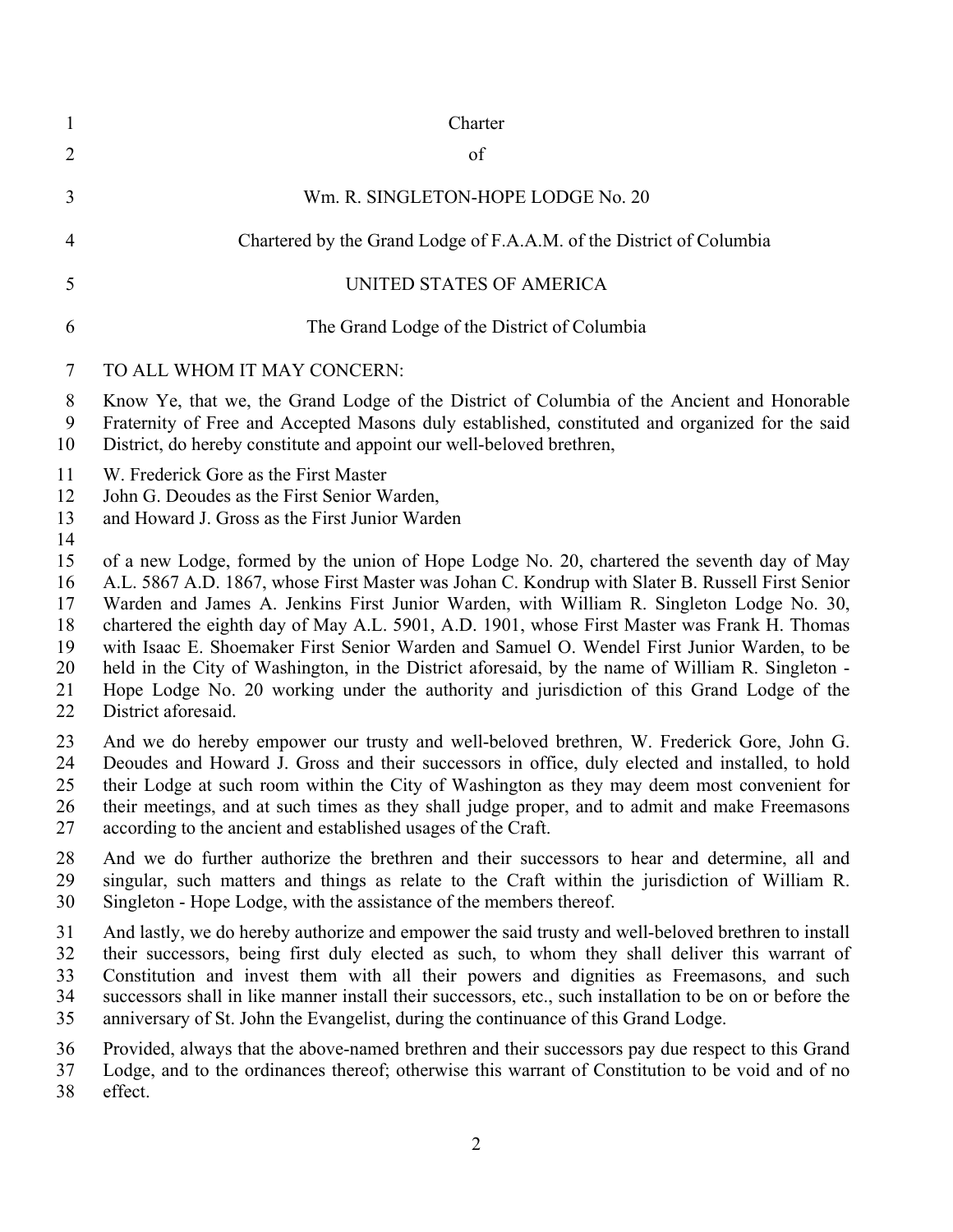- In testimony whereof, the installed officers of the Grand Lodge of the District of Columbia have
- hereunto signed their names and caused the seal of the Grand Lodge to be affixed, at the City of Washington, this fifth day of December A.L 5985, A.D. 1985.
- THEODORE M. KAHN, M.W.G.M.
- WILLIAM C. MISKOVIC, R.W.D.G.M.
- L. ROBERT BAKER, G.S.W.
- RAYMOND F. McMULLEN, G.J.W.
- ROBERT F. SUTPHIN, G.T.
- Attest:
- 10 JOHN C. SCHLETER, G.S.
- 
- William R. Singleton-Hope-Lebanon Lodge No.7 Charter Amendment
- WHEREAS the consolidation of Lebanon Lodge No.7 and William R. Singleton-Hope Lodge No.
- 20 was approved on November 9, 1987; and
- WHEREAS the members of the consolidated William R. Singleton-Hope-Lebanon Lodge No. 7
- have opted to continue operation under the charter and by-laws of William R. Singleton-Hope Lodge No. 20; and
- WHEREAS the charter of Lebanon Lodge No. 7 was invalidated as of the date of the consolidation of William R. Singleton-Hope-Lebanon Lodge No. 7; and
- WHEREAS William R. Singleton-Hope-Lebanon Lodge No.7, in accordance with Section 122 of the Masonic Code of the District of Columbia, has requested the issuance of an appropriate 22 amendment to the charter of William R. Singleton-Hope Lodge No. 20;
- NOW, I, Darwin A. Brock, Grand Master of Masons in the District of Columbia, do proclaim the right of William R. Singleton-Hope-Lebanon Lodge No.7 to continue to operate under the charter of William R. Singleton-Hope Lodge No. 20 and direct that this amendment be attached to and
- become a part of that charter.
- GRANTED under my hand and the seal of the Grand Lodge, F.A.A.M., of the District of Columbia, this amendment becomes effective as of the first day of June, A.L. 5991, A.D., 1991.
- Darwin A. Brock
- Grand Master
- Attest:
- Stewart W. Miner
- Grand Secretary
- 
- 
-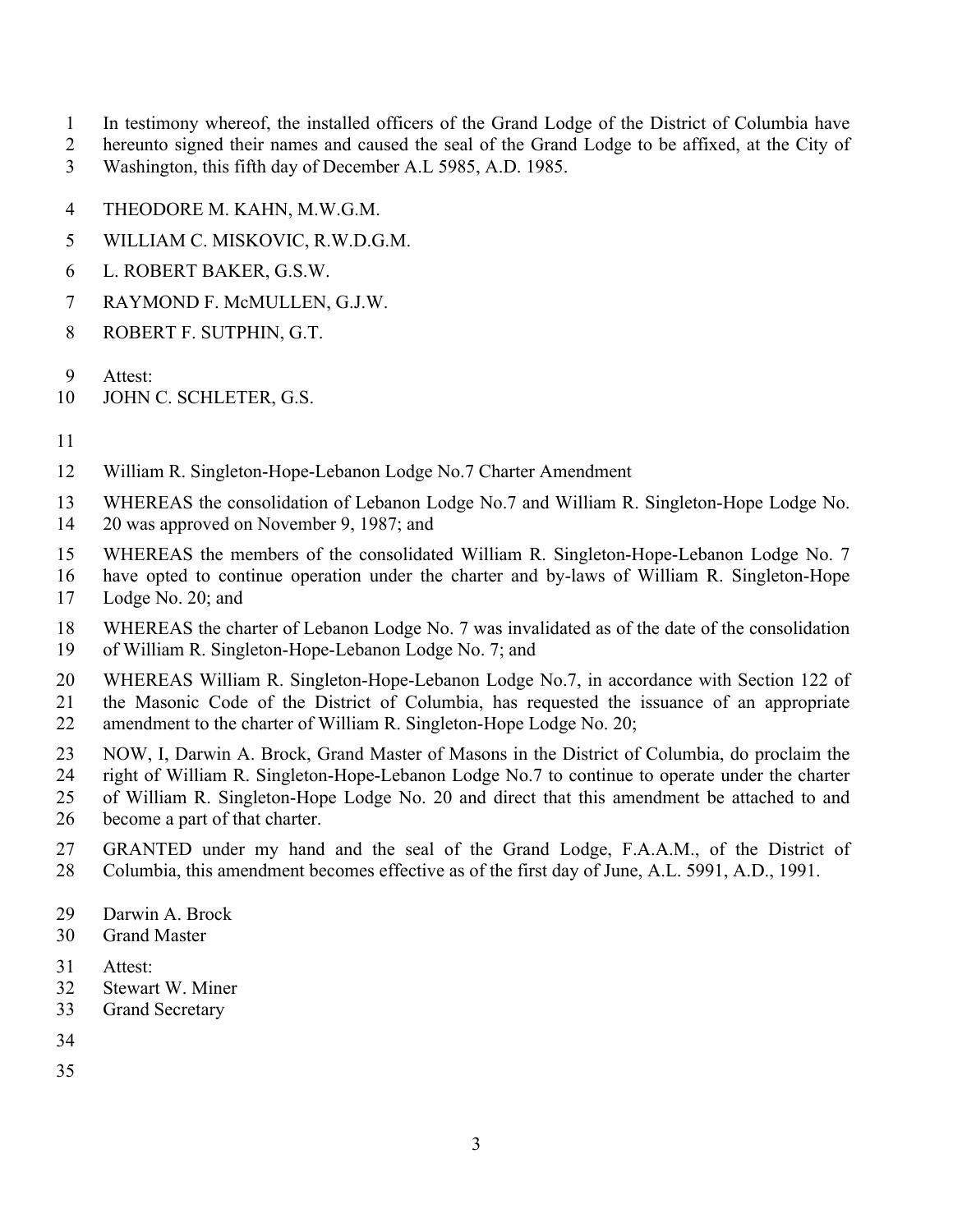| $\mathbf{1}$                                             | <b>Bylaws</b>                                                                                                                                                                                                                                                                                                                                                                                                                                                                                                                                                                                                                                                                                                                                                                                                                                                                                                                                                                                                                                |
|----------------------------------------------------------|----------------------------------------------------------------------------------------------------------------------------------------------------------------------------------------------------------------------------------------------------------------------------------------------------------------------------------------------------------------------------------------------------------------------------------------------------------------------------------------------------------------------------------------------------------------------------------------------------------------------------------------------------------------------------------------------------------------------------------------------------------------------------------------------------------------------------------------------------------------------------------------------------------------------------------------------------------------------------------------------------------------------------------------------|
| $\overline{c}$                                           | <b>ARTICLE I</b>                                                                                                                                                                                                                                                                                                                                                                                                                                                                                                                                                                                                                                                                                                                                                                                                                                                                                                                                                                                                                             |
| $\overline{3}$                                           | Communications                                                                                                                                                                                                                                                                                                                                                                                                                                                                                                                                                                                                                                                                                                                                                                                                                                                                                                                                                                                                                               |
| 4                                                        | SECTION 1. The stated Communications of this Lodge shall be held on the first Thursday of                                                                                                                                                                                                                                                                                                                                                                                                                                                                                                                                                                                                                                                                                                                                                                                                                                                                                                                                                    |
| 5                                                        | each month, commencing at 7:30 p.m., excepting the months of July and August.                                                                                                                                                                                                                                                                                                                                                                                                                                                                                                                                                                                                                                                                                                                                                                                                                                                                                                                                                                |
| 6                                                        | <b>ARTICLE II</b>                                                                                                                                                                                                                                                                                                                                                                                                                                                                                                                                                                                                                                                                                                                                                                                                                                                                                                                                                                                                                            |
| 7                                                        | <b>Officers and Elections</b>                                                                                                                                                                                                                                                                                                                                                                                                                                                                                                                                                                                                                                                                                                                                                                                                                                                                                                                                                                                                                |
| 8                                                        | SECTION 1. In addition to those officers whose election is provided for by the Grand Lodge                                                                                                                                                                                                                                                                                                                                                                                                                                                                                                                                                                                                                                                                                                                                                                                                                                                                                                                                                   |
| 9                                                        | Constitution, namely, the Master, Senior and Junior Wardens, Secretary, and Treasurer, the Master                                                                                                                                                                                                                                                                                                                                                                                                                                                                                                                                                                                                                                                                                                                                                                                                                                                                                                                                            |
| 10                                                       | shall appoint a Chaplain, Marshal, Senior Deacon, Junior Deacon, Senior Steward, Junior Steward,                                                                                                                                                                                                                                                                                                                                                                                                                                                                                                                                                                                                                                                                                                                                                                                                                                                                                                                                             |
| 11                                                       | and Tiler. The Master may, at his discretion, appoint an Organist and Historian.                                                                                                                                                                                                                                                                                                                                                                                                                                                                                                                                                                                                                                                                                                                                                                                                                                                                                                                                                             |
| 12<br>13<br>14                                           | <b>ARTICLE III</b><br>Duties of Officers                                                                                                                                                                                                                                                                                                                                                                                                                                                                                                                                                                                                                                                                                                                                                                                                                                                                                                                                                                                                     |
| 15<br>16<br>17<br>18                                     | SECTION 1. In addition to the duties enumerated in the Grand Lodge Constitution, the Secretary<br>shall countersign all orders of the Treasurer and furnish Diplomas, Dimits, Certificates, and other<br>orders of the Lodge, duly signed and sealed, and keep the following:                                                                                                                                                                                                                                                                                                                                                                                                                                                                                                                                                                                                                                                                                                                                                                |
| 19                                                       | a. A journal of the proceedings of the Lodge, after the same shall have been corrected and                                                                                                                                                                                                                                                                                                                                                                                                                                                                                                                                                                                                                                                                                                                                                                                                                                                                                                                                                   |
| 20                                                       | approved.                                                                                                                                                                                                                                                                                                                                                                                                                                                                                                                                                                                                                                                                                                                                                                                                                                                                                                                                                                                                                                    |
| 21                                                       | b. A book containing the Constitution and Regulations of the Grand Lodge, and the Bylaws of                                                                                                                                                                                                                                                                                                                                                                                                                                                                                                                                                                                                                                                                                                                                                                                                                                                                                                                                                  |
| 22                                                       | this Lodge; together with all standing resolutions and amendments thereto to be signed by every                                                                                                                                                                                                                                                                                                                                                                                                                                                                                                                                                                                                                                                                                                                                                                                                                                                                                                                                              |
| 23                                                       | Brother of the Lodge on being raised to the third degree or his affiliation thereto.                                                                                                                                                                                                                                                                                                                                                                                                                                                                                                                                                                                                                                                                                                                                                                                                                                                                                                                                                         |
| 24                                                       | c. A register for recording all material facts relating to the Masonic history of each member of                                                                                                                                                                                                                                                                                                                                                                                                                                                                                                                                                                                                                                                                                                                                                                                                                                                                                                                                             |
| 25                                                       | the Lodge. Such a register shall include: a catalog of Masonic information relating to a Brother of                                                                                                                                                                                                                                                                                                                                                                                                                                                                                                                                                                                                                                                                                                                                                                                                                                                                                                                                          |
| 26                                                       | the Lodge to include their full name, any and all Masonic titles, dates they were Made, Passed, and                                                                                                                                                                                                                                                                                                                                                                                                                                                                                                                                                                                                                                                                                                                                                                                                                                                                                                                                          |
| 27                                                       | Raised, whether Singleton is their mother Lodge or they are an affiliate, residence, phone number,                                                                                                                                                                                                                                                                                                                                                                                                                                                                                                                                                                                                                                                                                                                                                                                                                                                                                                                                           |
| 28                                                       | email, spouse, and children, if any.                                                                                                                                                                                                                                                                                                                                                                                                                                                                                                                                                                                                                                                                                                                                                                                                                                                                                                                                                                                                         |
| 29                                                       | d. A ledger of the accounts of the Lodge, and a Treasurer's receipt book.                                                                                                                                                                                                                                                                                                                                                                                                                                                                                                                                                                                                                                                                                                                                                                                                                                                                                                                                                                    |
| 30<br>31<br>32<br>33<br>34<br>35<br>36<br>37<br>38<br>39 | The Secretary shall, under the direction of the Master, conduct the correspondence of the<br>$e_{\cdot}$<br>Lodge; notify candidates of their election; keep in charge the Seal of the Lodge; file and preserve<br>all petitions and documents on business of the Lodge and promptly deliver them and all books and<br>papers in his possession having any reference to the business of his office to his successor; submit<br>his books, accounts and vouchers to the Auditing Committee for their examination at least twelve<br>days prior to the date for the annual visitation of the Officers of the Grand Lodge, or at any other<br>time when desired to do so by the Lodge; furnish a satisfactory bond for the faithful performance of<br>his duties in the penal sum of five-thousand dollars (\$5,000.00) by sureties acceptable to the<br>Trustees of the Lodge, the premium on the bond to be paid by the Lodge; and procure all books and<br>stationery for the Lodge and all necessary printing on the most reasonable terms. |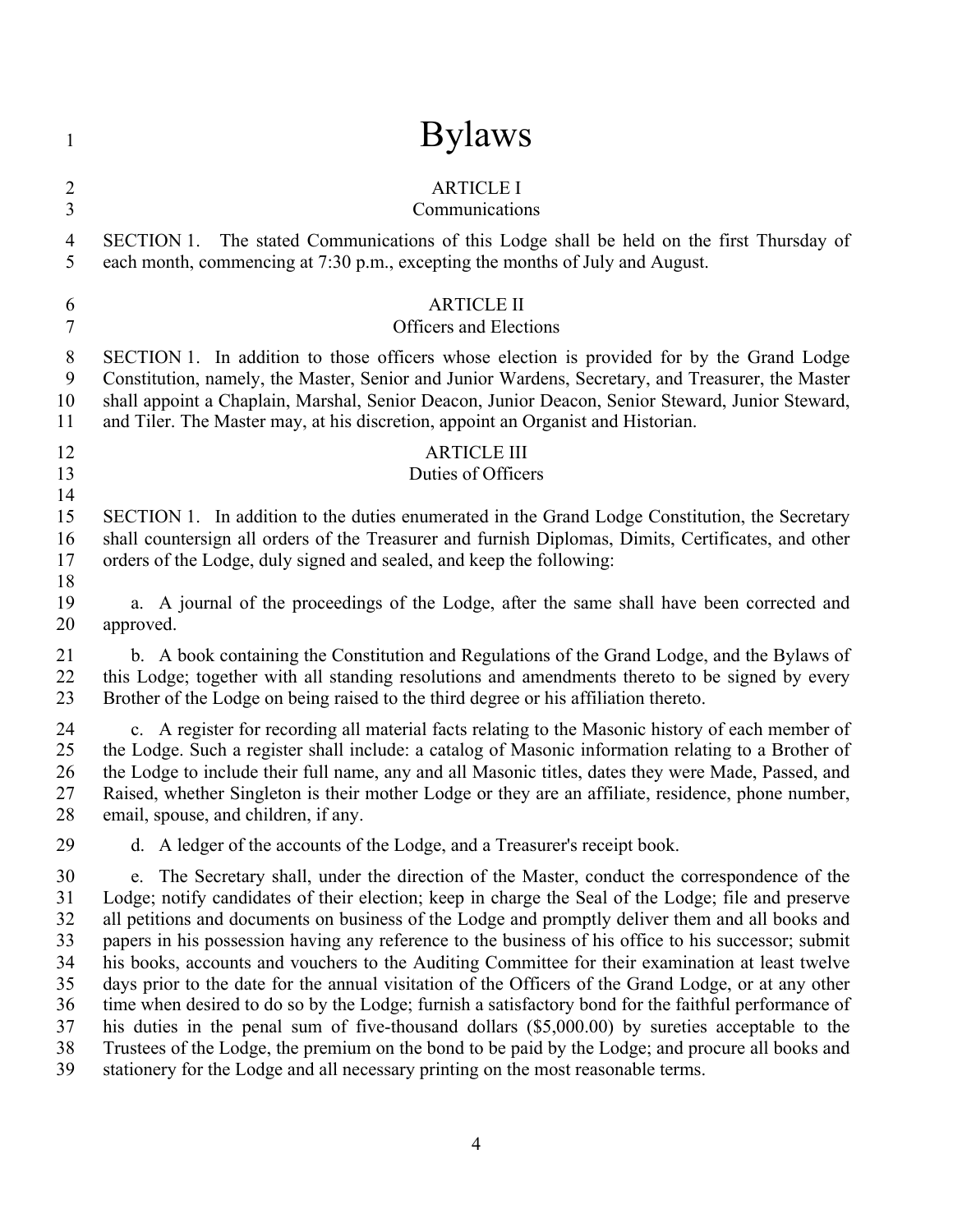f. The Secretary shall not furnish the names and addresses of Lodge members to any person or persons for the purpose of soliciting subscriptions.

 SECTION 2. The Treasurer shall deposit all monies received in the name of Wm. R. Singleton- Hope-Lebanon Lodge No.7, F.A.A.M., in such bank or depository as the Lodge shall designate; and the same shall be withdrawn therefrom only after consent of the Lodge, and when signed by any two of the following officers: the Master, Secretary, Treasurer, Junior or Senior Warden; and he shall keep an accurate account of all his transactions with the Lodge, submit his books, accounts, and vouchers to the Auditing Committee for their examination at least twelve days prior to the date fixed for the annual visitation of the Officers of the Grand Lodge, or at any other time when desired

to do so by the Lodge, and deliver to his successor all the funds of the Lodge together with all

 books and papers having any reference to his office; furnish a satisfactory bond for the faithful performance of his duties in the penal sum of five-thousand dollars (\$5,000.00) by sureties

acceptable to the Trustees of the Lodge, the premium on the bond to be paid by the Lodge.

Additionally, the Treasurer shall ensure the proper implementation of any financial policies and

standard operating procedures (SOP) as approved by the Lodge.

SECTION 3. It is the duty of the Tiler to take charge of the implements, jewels, and clothing of

the Lodge and perform such other duties inherent to his office including those set forth in the ritual

of the Grand Lodge.

SECTION 4. The Secretary, Treasurer, Tiler, and Organist shall be exempt from the payment of

annual Lodge dues. For the faithful performance of their duties, they shall receive such

compensation as the Lodge shall, from time to time, establish using the method as provided in this

section.

 a. A proposal to establish or to change the compensation of the several Lodge officers named above as receiving compensation shall be submitted in writing to the Secretary and signed by at least two Lodge members. Such a proposal shall be submitted at a Stated Communication, read to the members and referred to the Audit Committee. The proposal shall not be presented to the Lodge for action until the Audit Committee shall have made a report with their recommendations on the proposal, at least one Stated Communication shall have occurred since the introduction of the proposal, and every member shall have received written notice of the proposal either by inclusion in the Lodge bulletin or as an enclosure with the bulletin. A majority vote of the Lodge members present shall be sufficient to adopt or reject the proposal when presented to the Lodge for action.

# ARTICLE IV

### Trustees

 SECTION I. There shall be two Panels of Trustees of three each, each Trustee being elected for terms of three years, provided on each Panel that at the first election of said Trustees, one Trustee shall be elected for the term of one year, one Trustee for the term of two years, and one Trustee for the term of three years. The Lodge shall, at each annual communication thereafter, elect one Trustee to serve for three years on each Panel, and fill any vacancy that may occur on said Panels of the Board of Trustees, by death or otherwise, provided that the Treasurer or Assistant Treasurer shall not be eligible for election to Panel A of the Board of Trustees. The duties and responsibilities of each Panel of Trustees are described in this Article in Sections 2 and 3. The Lodge Secretary shall serve ex-officio as an alternate Trustee on Panel A (Securities Trustees) for purpose of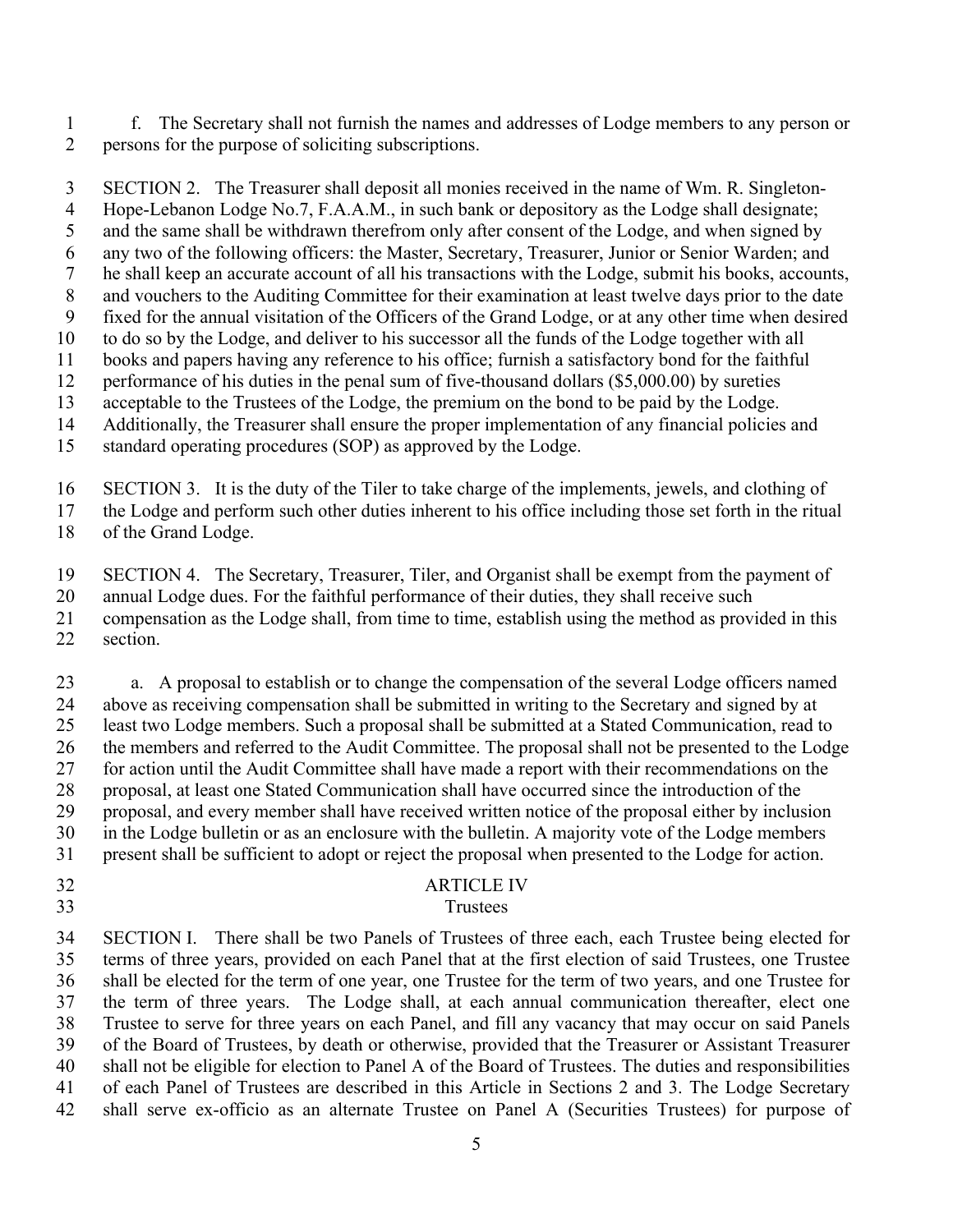insuring necessary signatures on checks and access to safe deposit box in case of absence or 2 incapacity of one of the elected Trustees.

#### SECTION 2

 a. It shall be the duty of the Trustees to invest such funds as the Lodge may authorize for investments, all deposits and investments by said Trustees to be in the name of "The Trustees of Wm. R. Singleton-Hope-Lebanon Lodge No. 7, F.A.A.M." and to submit an annual written report of their doings thereon and the conditions of the funds at the stated communication of the Lodge in November. The said Trustees, having initially established a Life Membership Fund, by transfer of twenty-thousand dollars (\$20,000.00) from the General Fund, and shall pay, each year, to the Lodge, from the Life Membership Fund, the current dues for each life member on the rolls.

 b. In no event shall the principal of the General Fund, invested by the Trustees, be appropriated by the Lodge unless by a vote of two-thirds of the members present at a stated communication, and any motion, having for its object such appropriation, shall lie over until the next succeeding Stated Communication and the members notified thereof. This paragraph shall not apply to Paragraphs (c) and (d) of ARTICLE IV, SECTION 2.

 c. The Trustees are fully authorized and empowered to transfer, convert, endorse, sell, assign, set over and deliver any and all shares of stock, bonds, debentures, notes, subscription warrants, stock purchase warrants, evidences of indebtedness or other securities now or hereafter standing in the name of the Trustees of Wm. R. Singleton-Hope-Lebanon Lodge No.7, F.A.A.M., and to make, execute and deliver, under seal of the Lodge, any and all written instruments of assignment and transfer necessary or proper to effectuate the authority hereby conferred. Further, that the Master, or in his absence or incapacity, the Senior Warden and the Secretary, or in the latter's absence or incapacity the Treasurer or Assistant Treasurer, are hereby authorized and directed to issue such resolutions, under the seal of the Lodge, as are required to enable said Trustees to fulfill the duties set forth. Any such resolutions so issued between stated communications of the Lodge shall be reported at the next stated communication by the Secretary or the Treasurer or Assistant Treasurer of the Lodge and incorporated with the minutes of such communication.

 d. In the event the Trustees cannot unanimously agree to sell any of the investments mentioned in the preceding paragraph, and the majority of said Trustees are of the considered opinion that the Lodge may lose principal by such failure to sell, the Master, Senior and Junior Wardens, and Secretary, or in his absence or incapacity, the Treasurer, shall be called together by the Master, or, in his absence, by the Senior or Junior Warden, and together with the Trustees, shall act as an Investment Committee. The proxies of the Master and Wardens (in Grand Lodge) are empowered to serve on the Investment Committee in the absence or inability of their principals to be present and act. A quorum of the Investment Committee shall consist of seven members to include either the Secretary or the Treasurer of the Lodge, either of whom shall record the proceedings of the Committee Meeting and report the same at the next Stated Communication of the Lodge. After full discussion on the merits, a vote of the majority of the Investment Committee in favor of the sale of the security in question shall thereby authorize each sale.

 SECTION 3. It shall be the duty of the Real Property Trustees to be responsible for all of the equipment, paraphernalia, and physical property of the Lodge. They shall, along with the Special Representatives of the Lodge, serve as Directors on the Wm. R. Singleton Masonic Temple Association and vote the shares of stock of the Lodge in that Corporation. The Real Property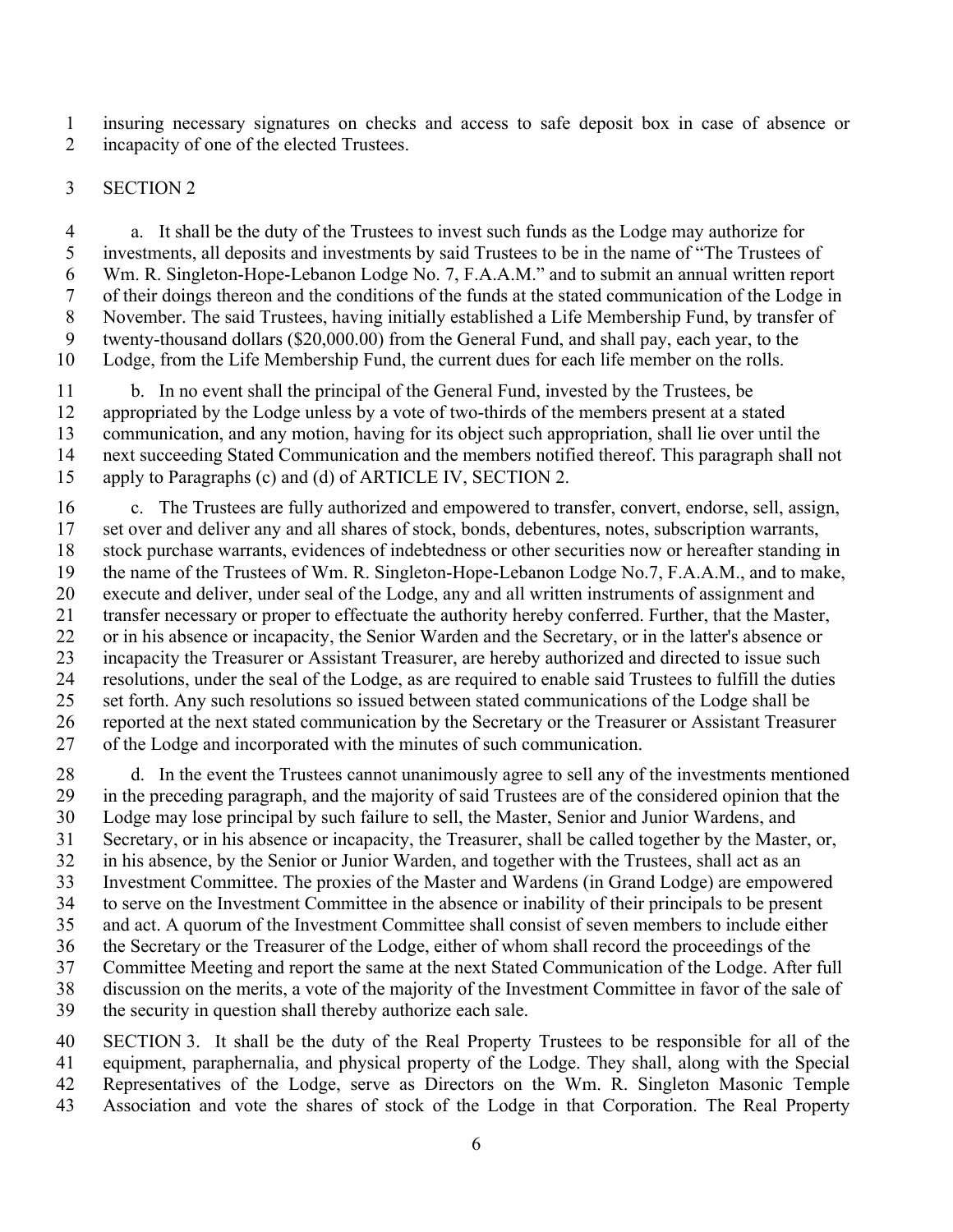Trustees shall submit a written report of their doings thereon at the stated communication of the

Lodge in November, annually.

 SECTION 4. The six Trustees and their successors forever are empowered to institute any suit or action deemed necessary by and on behalf of the Lodge for its use and benefit, or to defend any suit

brought against them as the representatives of the Lodge.

# ARTICLE V

### Committees

 SECTION 1. There shall be nine standing committees, to wit: an Auditing Committee, a Budget Committee, a Bylaws Committee, a Charity Committee, a Communication Committee, an Honors and Awards Committee, a Masonic Education Committee, a Social Committee, and a Work and Lecture Committee; each of which shall consist of not less than three mem4bers.

SECTION 2. The Auditing Committee shall, at the close of each fiscal year, examine the books,

 accounts, and vouchers of the Secretary and Treasurer and submit, on the evening of the November stated communication, a statement of the receipts and expenditures, the latter to be in detail, and of

debts due to or from the Lodge; they shall also examine the books, accounts, and vouchers of the

Trustees, and the cash on hand, bank account(s), stocks, bonds and other securities held by them,

and report at the time specified above, as to the correctness of the annual report of the Trustees.

SECTION 3. The Budget Committee shall prepare and present to the Lodge, not later than the

November stated communication each year, a proposed budget showing anticipated receipts and

expenditures for the following Masonic year, as a general guideline for outlays during that year.

Departures from or overruns in excess of 5% of budgeted amounts per budget line would require a

majority vote of the members present and voting at a stated communication. The Lodge Secretary

and Treasurer shall serve as ex-officio non-voting members of the Budget Committee. The Lodge

Secretary and Treasurer shall serve as ex-officio nonvoting members of the Budget Committee.

 SECTION 4. The Bylaws Committee shall examine and report upon all amendments proposed to these Bylaws and prepare and report such amendments as may become necessary from time to time.

SECTION 5. The Charity Committee shall investigate all applications for relief (unless otherwise

ordered by the Lodge) previous to any appropriation being made by the Lodge, and may expend a

sum or sums on any case or cases it shall deem worthy, not to exceed an aggregate amount of five-

hundred dollars (\$500.00) between any two stated communications, for which it shall account to

the Lodge: provided, that no appropriation shall be made for more than current expenses unless the

 amount to be appropriated is in the hands of the Treasurer in excess of all existing liabilities. The Committee shall treat the names of recipients of relief with anonymity in its report to the Lodge.

 SECTION 6. The Honors and Awards Committee shall, in conformity with all Grand Lodge and Lodge rules and regulations, propose nominees for election as honorary members in the Lodge; a nominee to receive the Fidelity Medal whenever this Lodge has no living holder of the same; a nominee for consideration by the Grand Lodge Committee on Grand Lodge Awards for the Grand Lodge Distinguished Service Medal (should suggestions be sought from the constituent Lodges); persons for consideration for other Grand Lodge or Grand Master awards or medals whenever constituent Lodges are asked to submit the same; and generally to propose other awards in recognition of Masonic achievement or distinction.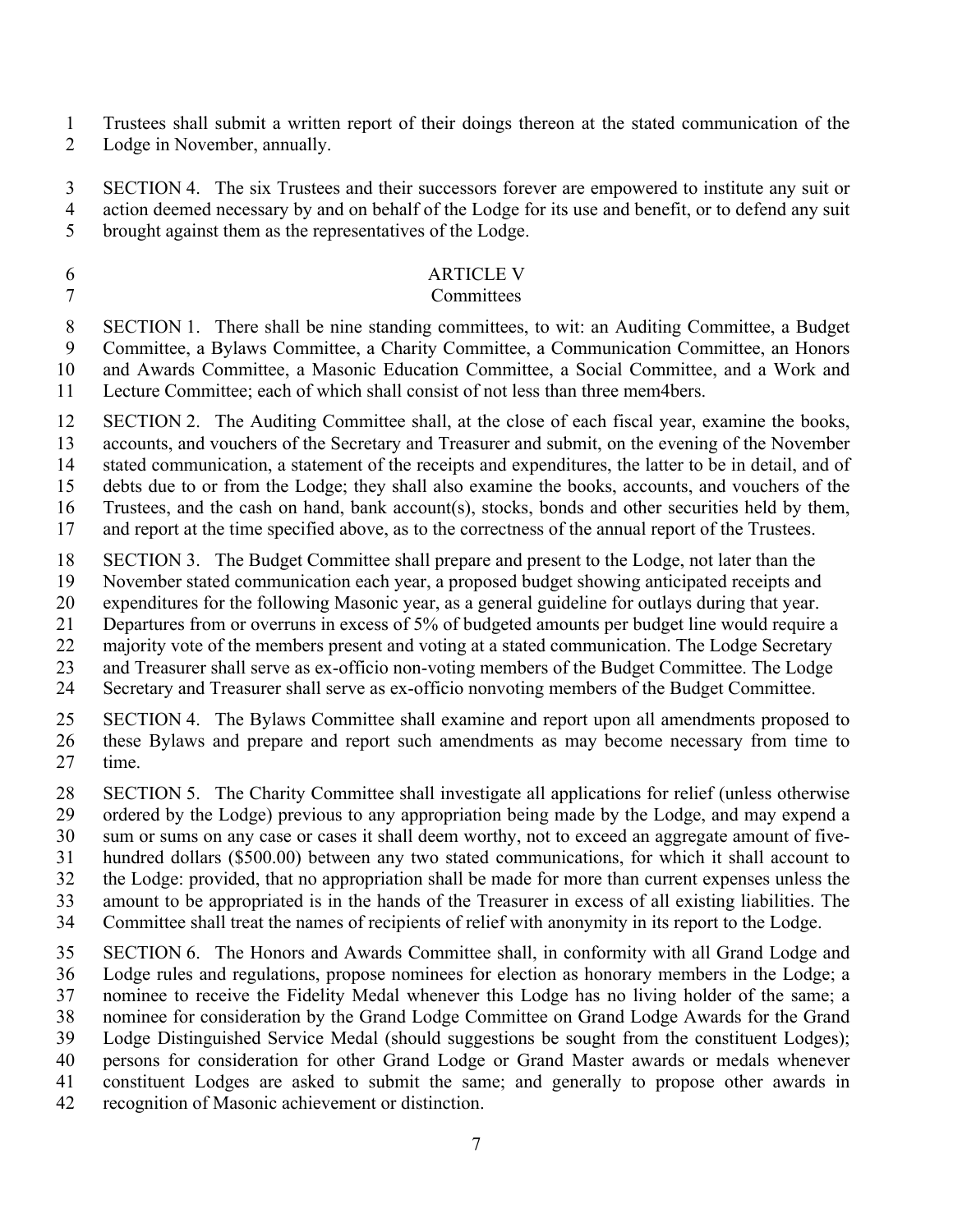SECTION 7. The Masonic Education Committee shall see that the candidates receive each of the degrees in the proper frame of mind to appreciate the lessons taught, and will be as well versed in the history, traditions, laws, customs and usages of the Craft as they are in the ritual. The Committee shall be guided by the material in "Lodge System of Masonic Education," Revision of 1960 or later, published by the Grand Lodge, F.A.A.M., of the District of Columbia. SECTION 8. The Work and Lectures Committee shall instruct and examine candidates for advancement and report as to their proficiency prior to being advanced, instruct officers on the ritualistic work, and oversee rehearsals. SECTION 9. The Communications Committee shall facilitate digital communication with brethren and the general public through approved Lodge communication vehicles; develop the yearly communication strategy; and maintain and support the Lodge's digital assets and approved communication vehicles. SECTION 10. The Social Committee shall organize, facilitate, and assist in the promotion of Lodge social events while staying within the approved budget. ARTICLE VI Petitions and Fees SECTION 1. The fee for conferring the Degrees shall be one-hundred and fifty dollars (\$150.00) to be paid as follows: Fifty dollars (\$50.00) with the petition, fifty dollars (\$50.00) before receiving the Fellowcraft's Degree, and fifty dollars (\$50.00) before receiving the Master Mason's Degree. Clergymen not engaged in secular occupation may receive the Degrees without payment of fees. SECTION 2. Every Brother of the Lodge, on being raised to the third degree or his affiliation thereto, shall forthwith sign these Bylaws and receive a copy thereof. SECTION 3. The fee for affiliation shall be one-hundred dollars (\$100.00). ARTICLE VII Dues and Reinstatements SECTION 1. All members shall pay annual dues equal to one-hundred and twenty dollars (\$120.00) plus the annual per member Grand Lodge assessment to the Secretary on or before the 28 thirtieth  $(30<sup>th</sup>)$  day of September for the ensuing Masonic year. Dues shall be charged from the first day of the month in which the member was raised, affiliated, or reinstated. Payment of dues shall not be required of ordained Clergymen who are active in or retired from the ministry, provided that they are not engaged in remunerative secular employment. Active Duty members of the United States Armed Forces (Army, Navy, Marine Corps, and Air Force) and members of the United States Coast Guard shall be exempted from annual dues. Members on Active Duty shall inform the Secretary and Worshipful Master in writing annually of their status in order to be exempted from dues. SECTION 2. Life members and Honorary members may be elected by the Lodge by unanimous vote, after one month's notice. SECTION 3. All members in arrears for dues for the current and/or previous year shall be notified by the Secretary of that fact during the month of January of each year. The statement may be mailed with the January bulletin or separately, as the Secretary shall elect. The statement shall

include Article VII, Section I of these Bylaws.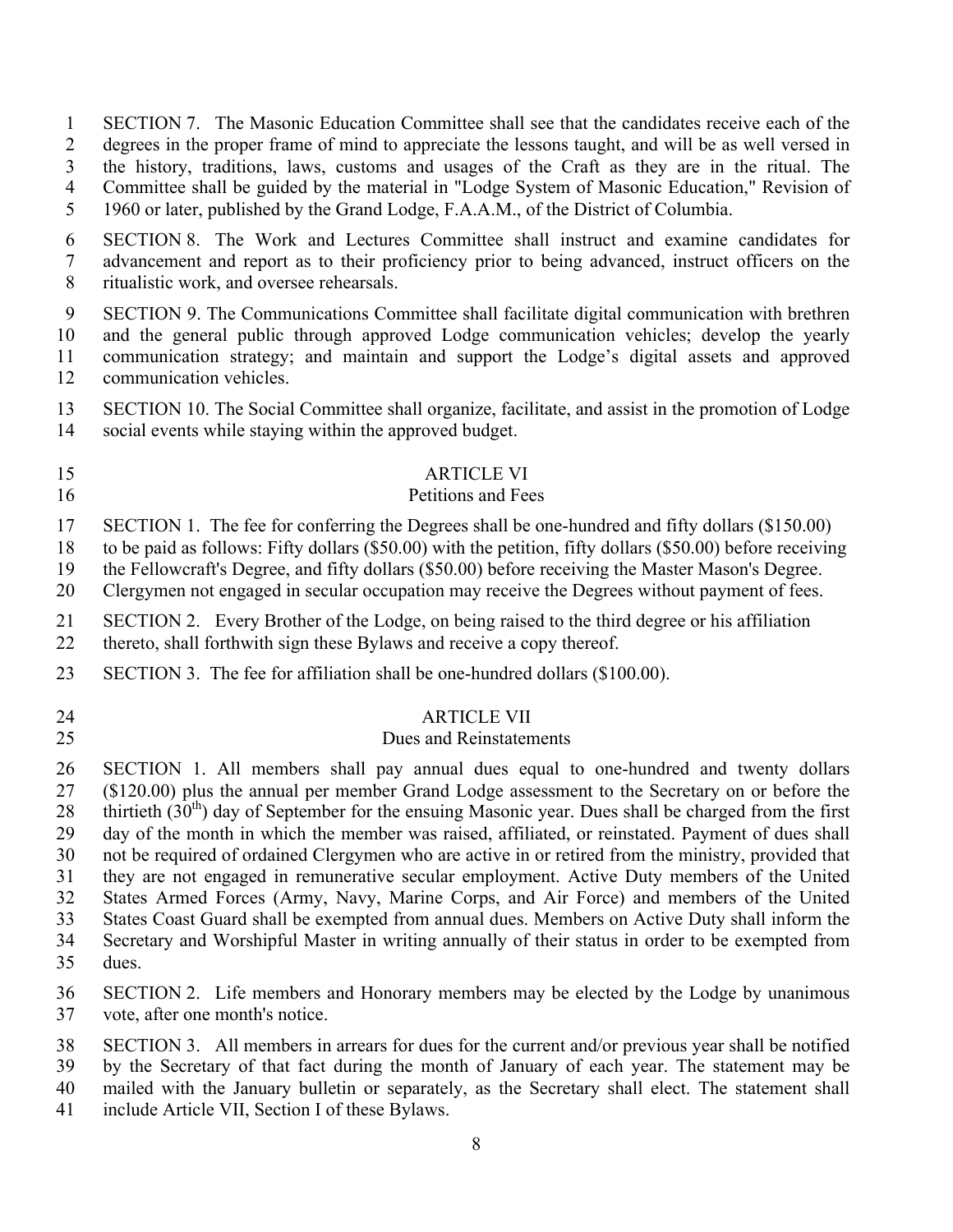SECTION 4. Each member in arrears for dues for two years shall be notified of that fact by the Secretary during the month of March. The notice shall be sent by registered mail with return

- receipts requested. It shall contain a statement to the effect that if the dues are not paid by the first
- Stated Communication in May, his name will be reported to the Lodge with a recommendation that
- he be dropped from the rolls for non-payment of dues. The notice shall also include Article VII,
- Sections I, 3, and 4 of these Bylaws. The wording of the letter shall be substantially as prescribed in
- the Standing Resolution of the Lodge.

 SECTION 5. Each member dropped for nonpayment of dues shall be notified by the Secretary of such action. Such letter shall be sent by certified mail. The wording of the letter shall be substantially as prescribed in the Standing Resolution of the Lodge. The notice shall include Article VII, Sections 1, 3, 4 and 5 of these Bylaws, plus Section III of the Constitution of the Grand Lodge

- of the District of Columbia.
- SECTION 6. The Worshipful Master or Secretary shall personally communicate with each member who has been dropped for non-payment of dues and who has not reinstated himself, during
- the months of February and March following the date of such dropping, in an effort to induce him
- or them to reinstate.
- 

### 17 ARTICLE VIII

### Life Membership

 SECTION 1. Every member of the Lodge whose age, combined with the number of years he has been a dues paying member of Wm. R. Singleton-Hope-Lebanon Lodge No.7, totals one-hundred ten (110) years or more, shall, upon reaching knowledge of the fact or reaching the minimum number of years, whichever comes sooner, immediately become a life member and be exempt from

the payment of dues for the remainder of his life.

 SECTION 2. Every member of the Lodge who shall prepay his membership in the sum fixed in the formula below, shall become a life member and be exempt from the payment of dues during the rest of his life. The table within this section may be administratively updated based on changes to

the Grand Lodge assessments before the beginning of the next Masonic year without a vote of the

- Lodge.
- 

 Formula: Subtract age at last birthday when raised or affiliated in Wm. R. Singleton-Hope - Lebanon Lodge No.7 from one-hundred and ten (110) and divide the answer by two (2). If fractional, use the next higher figure. From this figure subtract the number of years of good standing membership in Wm. R. Singleton-Hope-Lebanon Lodge No.7, thus obtaining the figure in Column A in the table below. Opposite this figure, in Column B, is the total cost of prepaid life membership.

- 
- 
- 
- 
-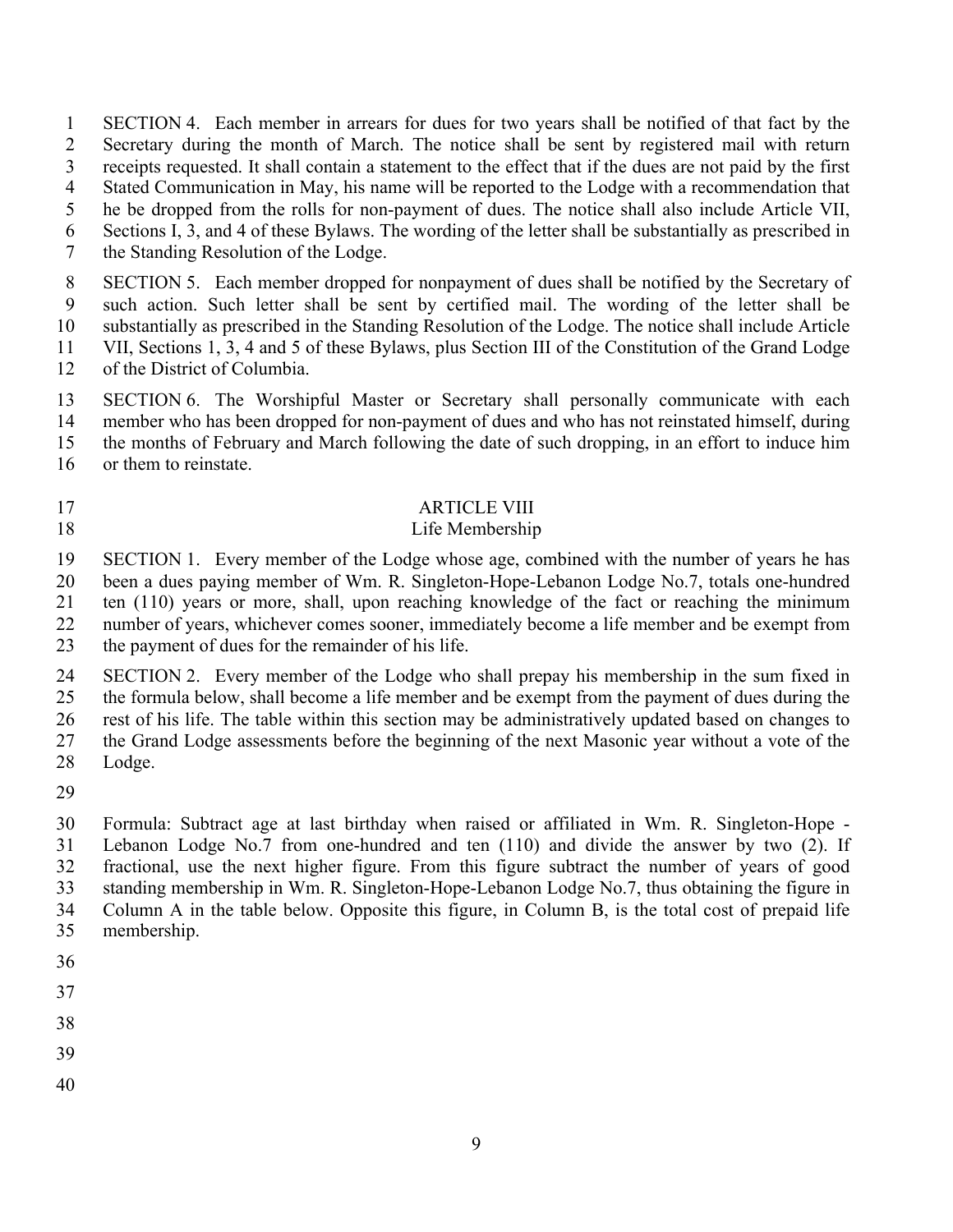- 
- 
- 

|  |  | <b>Life Member Dues Table – Based on \$120/year dues + Grand Lodge Assessment of \$17.36.</b> |
|--|--|-----------------------------------------------------------------------------------------------|
|  |  |                                                                                               |

| $\mathbf{A}$   | B     | $\mathbf{A}$ | B       | $\mathbf{A}$ | B       | $\mathbf{A}$ | B       |
|----------------|-------|--------------|---------|--------------|---------|--------------|---------|
| 1              | \$75  | 11           | \$820   | 21           | \$1,565 | 31           | \$2,311 |
| 2              | \$149 | 12           | \$894   | 22           | \$1,640 | 32           | \$2,385 |
| $\overline{3}$ | \$224 | 13           | \$969   | 23           | \$1,714 | 33           | \$2,460 |
| $\overline{4}$ | \$298 | 14           | \$1,044 | 24           | \$1,789 | 34           | \$2,534 |
| 5              | \$373 | 15           | \$1,118 | 25           | \$1,864 | 35           | \$2,609 |
| 6              | \$447 | 16           | \$1,193 | 26           | \$1,938 | 36           | \$2,683 |
| $\overline{7}$ | \$522 | 17           | \$1,267 | 27           | \$2,013 | 37           | \$2,758 |
| 8              | \$596 | 18           | \$1,342 | 28           | \$2,087 | 38           | \$2,833 |
| 9              | \$671 | 19           | \$1,416 | 29           | \$2,162 | 39           | \$2,907 |
| 10             | \$745 | 20           | \$1,491 | 30           | \$2,236 | $40+$        | \$2,982 |

Prepaid life memberships may be purchased in installments. However, the total annual dues amount

 as required in Article VIII, Section 1, shall be paid annually to the Secretary in addition to the annual installment amount until the final installment has been paid to the Lodge. A Maximum of 6 9 four (4) annual installments are due on or before the thirtieth  $(30<sup>th</sup>)$  day of September for each of the ensuing Masonic years, whereby the rate shall be locked after the first installment. Failure to submit any subsequent payment on time will result in cancellation of the payment plan and a full

refund of previous installments.

SECTION 3. All money received from members for the purchase of prepaid life memberships, as

 provided in SECTION 2 of this Article, shall be transferred to the Trustees of the Lodge, who shall add the same to the life membership fund.

# ARTICLE IX

### Amendments

 SECTION 1. Any amendments or alterations to these Bylaws shall be read at a Stated Communication, referred to the Bylaws Committee, and shall lie over one lunar month, when it shall be acted upon, the members having been previously notified, but no alteration shall be adopted unless two-thirds (2/3) of the members present concur with the proposed changes.

SECTION 2. No part of these Bylaws can be temporarily suspended.

 $<sup>1</sup>$  Last updated for the 2019 Masonic year.</sup>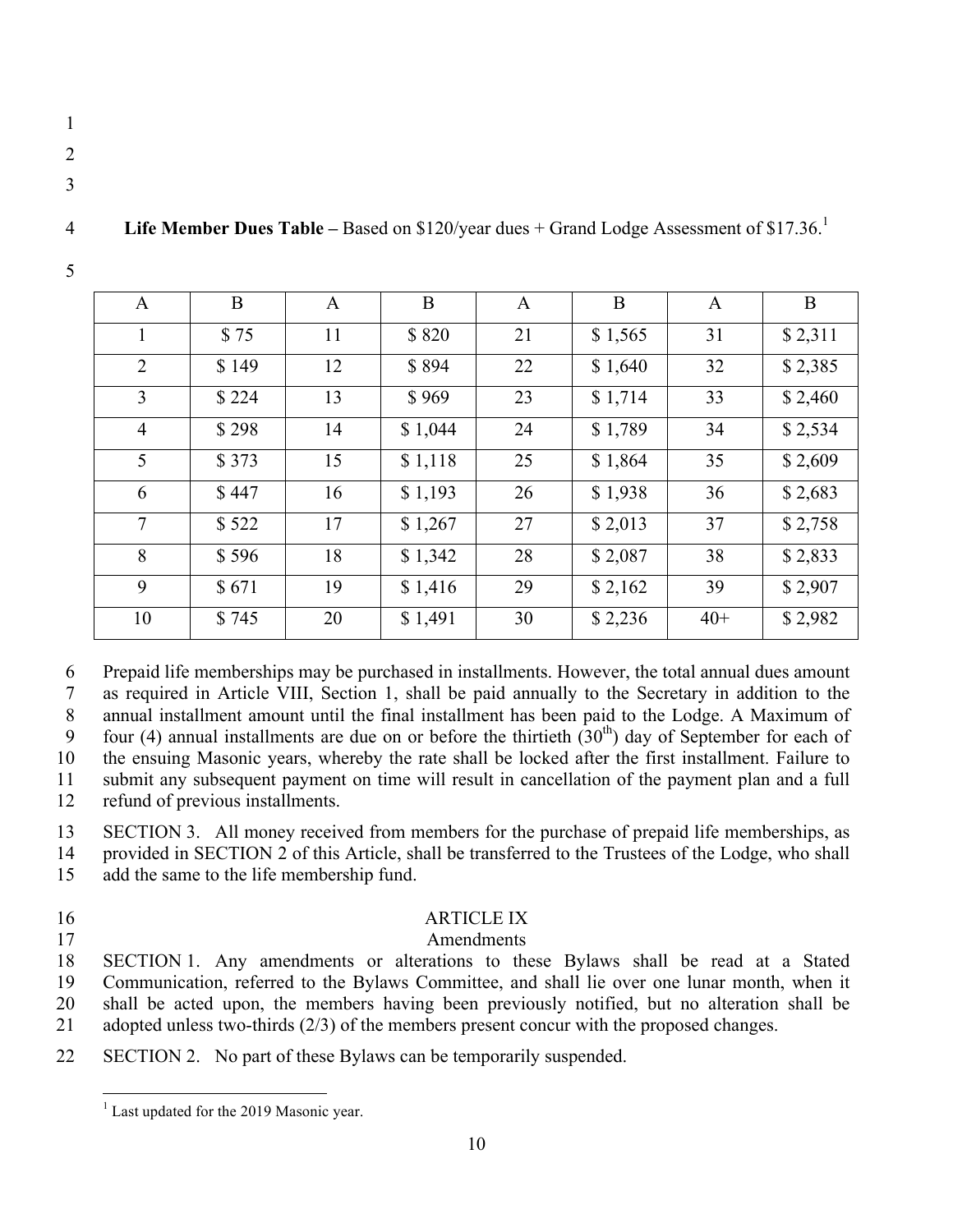| н |
|---|

- 
- 
- 
- 
- 

# ARTICLE X

# Representatives

 SECTION 1. Three Special Representatives of the Wm. R. Singleton Masonic Temple Association shall be elected annually for a term of one year each. It shall be the duty of the Special Representatives to attend the meetings of the Wm. R. Singleton Masonic Temple Association and shall serve as Directors of the Corporation when elected as such by the Stockholders.

 SECTION 2. Annually the Lodge shall elect a representative to the Masonic & Eastern Star Home Charities Inc, a representative to the St. John's Mite Association of the District of Columbia, a representative and an alternate representative to the Masonic Foundation of the District of Columbia for a term of one year each. Should more than one Brother run for any of these positions, the election shall be by a majority of those present at an annual meeting during annual Lodge officer elections and by secret written ballot. These representatives shall commence their term the same day as the Lodge's next installation. The Lodge Secretary shall notify the Grand Lodge, the Masonic & Eastern Star Home Charities Inc, The Masonic Foundation, and St. John's Mite of the election.

### ARTICLE XI

### Past Master's Jewel

 SECTION 1. Every retiring Master of this Lodge, who shall have served one full term as Master, shall be presented a Past Master's jewel which shall be generally of the style and design adopted by the Lodge. It shall be procured or provided by the Trustees at the expense of the Lodge. From the date of adoption of this section forward, all newly-issued Past Master jewels are to be considered property of William R. Singleton-Hope-Lebanon Lodge #7 and shall be returned to the Lodge if the recipient is no longer a member in good standing, moves more than one-hundred (100) miles from the Lodge, or passes away. The Trustees may move to waive the one-hundred (100) mile limit if, in their judgment, the recipient is still an active member of the Lodge. The recipient shall sign a form acknowledging this, which shall be maintained by the Lodge Real Property Trustees. The Real Property Trustees shall maintain any returned jewels and re-issue any as they see fit. 

# ARTICLE XII

### STANDING RESOLUTIONS

 SECTION 1. The Lodge may adopt, amend, or void standing resolutions by a majority vote at any meeting, so long as all proposals lie over one lunar month and the members having been previously notified.

 SECTION 2. No standing resolution may be adopted or amended, if in the opinion of the Worshipful Master, the resolution or amendment contradicts the Bylaws of the Lodge.

- 
- 

 SECTION 3. All standing resolutions shall be published with the Bylaws of the Lodge and be maintained by the Secretary per the format below: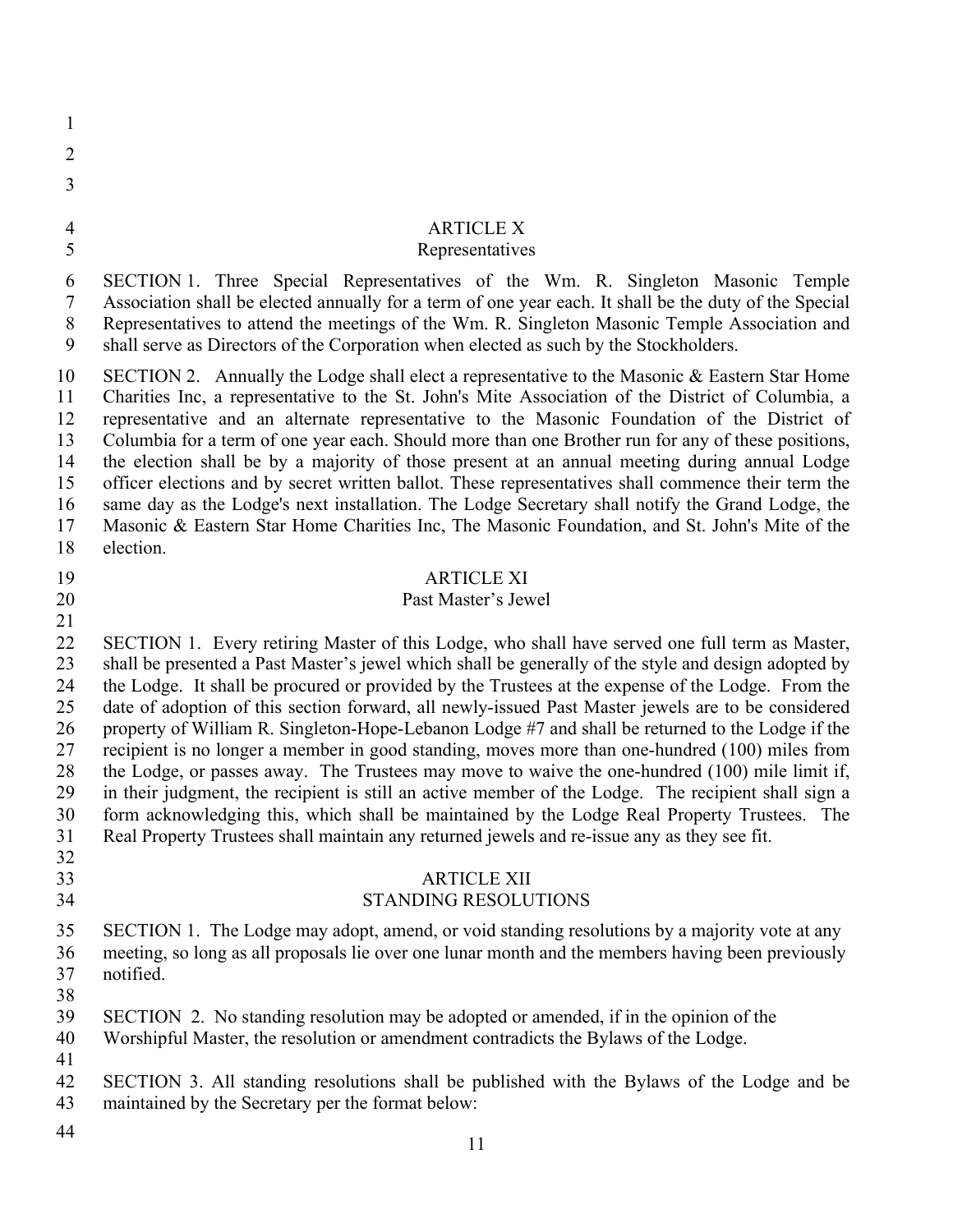| $\mathbf{1}$                                       | <b>STANDING RESOLUTIONS</b>                                                                                                                                                                                                                                                                                                                                                                                  |
|----------------------------------------------------|--------------------------------------------------------------------------------------------------------------------------------------------------------------------------------------------------------------------------------------------------------------------------------------------------------------------------------------------------------------------------------------------------------------|
| $\overline{2}$<br>$\mathfrak{Z}$<br>$\overline{4}$ | 1. Resolved, that the letter notifying a Brother who is two years in arrears in dues shall be<br>substantially as follows:                                                                                                                                                                                                                                                                                   |
| 5                                                  | "Dear Brother ______________:                                                                                                                                                                                                                                                                                                                                                                                |
| 6<br>$\tau$<br>$\, 8$<br>9<br>10<br>11<br>12       | My records indicate that you are indebted to the Lodge for dues in the amount of \$ for<br>the year(s) ______. In accordance with ARTICLE VII, SECTION 4 of the Bylaws you are<br>hereby notified that unless these dues are paid by the first Stated Communication in May,<br>your name will be reported to the Lodge with a recommendation that you be dropped for<br>non-payment of dues as of that date. |
| 13<br>14<br>15<br>16                               | If for any reason you are financially unable to meet this obligation, please communicate the<br>facts to the Worshipful Master or to me, so that we may recommend appropriate Lodge<br>action.                                                                                                                                                                                                               |
| 17                                                 | Sincerely and fraternally                                                                                                                                                                                                                                                                                                                                                                                    |
| 18<br>19                                           | Secretary"                                                                                                                                                                                                                                                                                                                                                                                                   |
| 20<br>21                                           | 2. Resolved, that the letter notifying a Brother that he has been dropped for non-payment of<br>dues shall be worded substantially as follows:                                                                                                                                                                                                                                                               |
| 22                                                 | "Dear Brother _____________:                                                                                                                                                                                                                                                                                                                                                                                 |
| 23<br>24<br>25<br>26<br>27                         | It is with regret that I must notify you that as of ____________ you were dropped from the<br>rolls of Wm. R. Singleton-Hope-Lebanon Lodge No.7 for non-payment of dues. Such action<br>was in accord with Article VII of the Bylaws, which is reproduced in full below.                                                                                                                                     |
| 28<br>29<br>30<br>31<br>32                         | You will note from Section III of the Constitution of the Grand Lodge of the District of<br>Columbia, which is also reproduced below, that your membership can be reinstated<br>automatically during the next year by payment of the arrearage in dues. I sincerely hope that<br>you will take advantage of this opportunity to renew your membership.                                                       |
| 33<br>34                                           | Sincerely and fraternally,                                                                                                                                                                                                                                                                                                                                                                                   |
| 35                                                 | Secretary"                                                                                                                                                                                                                                                                                                                                                                                                   |
| 36                                                 |                                                                                                                                                                                                                                                                                                                                                                                                              |
| 37                                                 |                                                                                                                                                                                                                                                                                                                                                                                                              |
| 38                                                 |                                                                                                                                                                                                                                                                                                                                                                                                              |
| 39<br>40                                           |                                                                                                                                                                                                                                                                                                                                                                                                              |
|                                                    |                                                                                                                                                                                                                                                                                                                                                                                                              |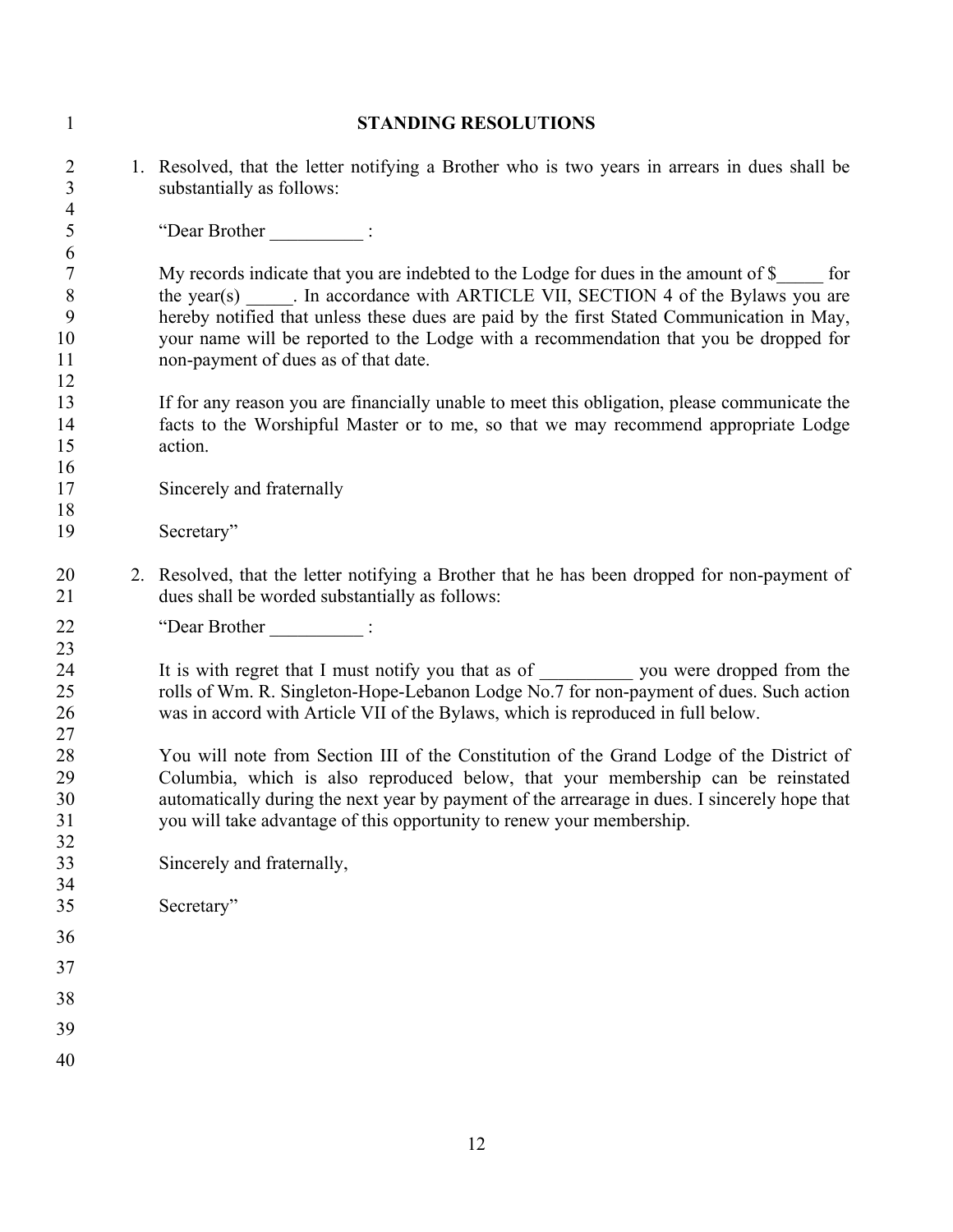#### 1<br>2 FINANCIAL POLICIES AND STANDARD OPE **FINANCIAL POLICIES AND STANDARD OPERATING PROCEDURES (SOP)**

 SECTION 1. The Worshipful Master shall adopt Financial Policies and Standard Operating Procedures (SOP). Excepting those authorities already granted to the Trustees of the Lodge, these policies and SOP shall outline budgetary authority, control over negotiable instruments, payment policies and other matters pertaining to the Treasury. These policies and SOP shall be reviewed by the incoming Worshipful Master after assuming his office. Nothing within the policies or SOP may contradict, change, or otherwise seek to evade any portion of these Bylaws outside of the provisions of sections IX and XII herein. It may be modified, by a majority vote of the Lodge, at any regular or special meeting the Worshipful Master calls for that purpose. Such modification shall be introduced by a regular motion, seconded by a non-moving member of the Lodge, and then referred to the Audit Committee for their review.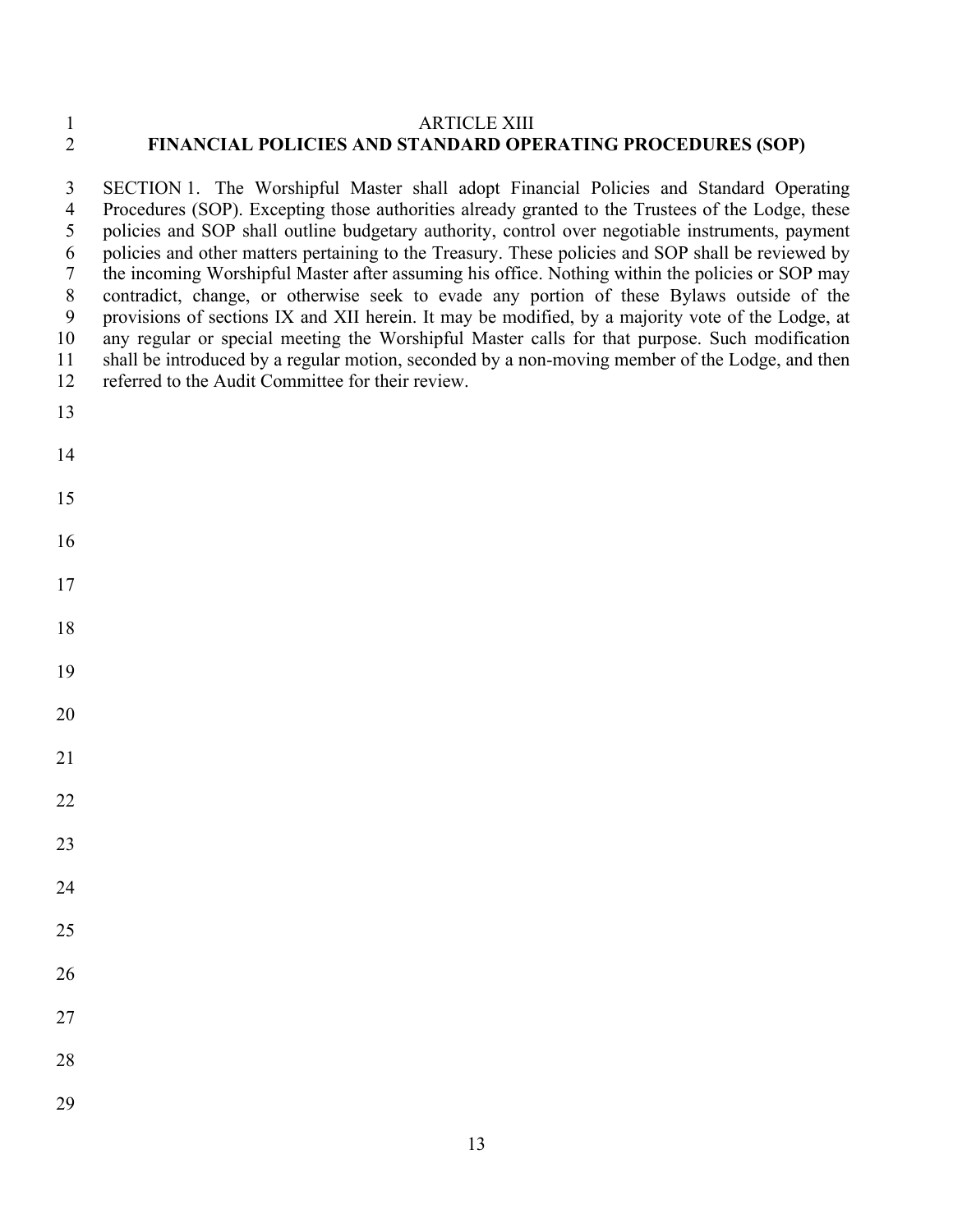#### \*DECEASED †AFFILIATED

#### PAST MASTERS WM. R. SINGLETON-HOPE LODGE NO. 20, F.A.A.M.

\*W. Frederick Gore .......................................1986 \*John G. Deoudes..........................................1987

#### \*DECEASED

#### PAST MASTERS WM. R. SINGLETON-HOPE-LEBANON LODGE NO.7, F.A.A.M.

#### \*DECEASED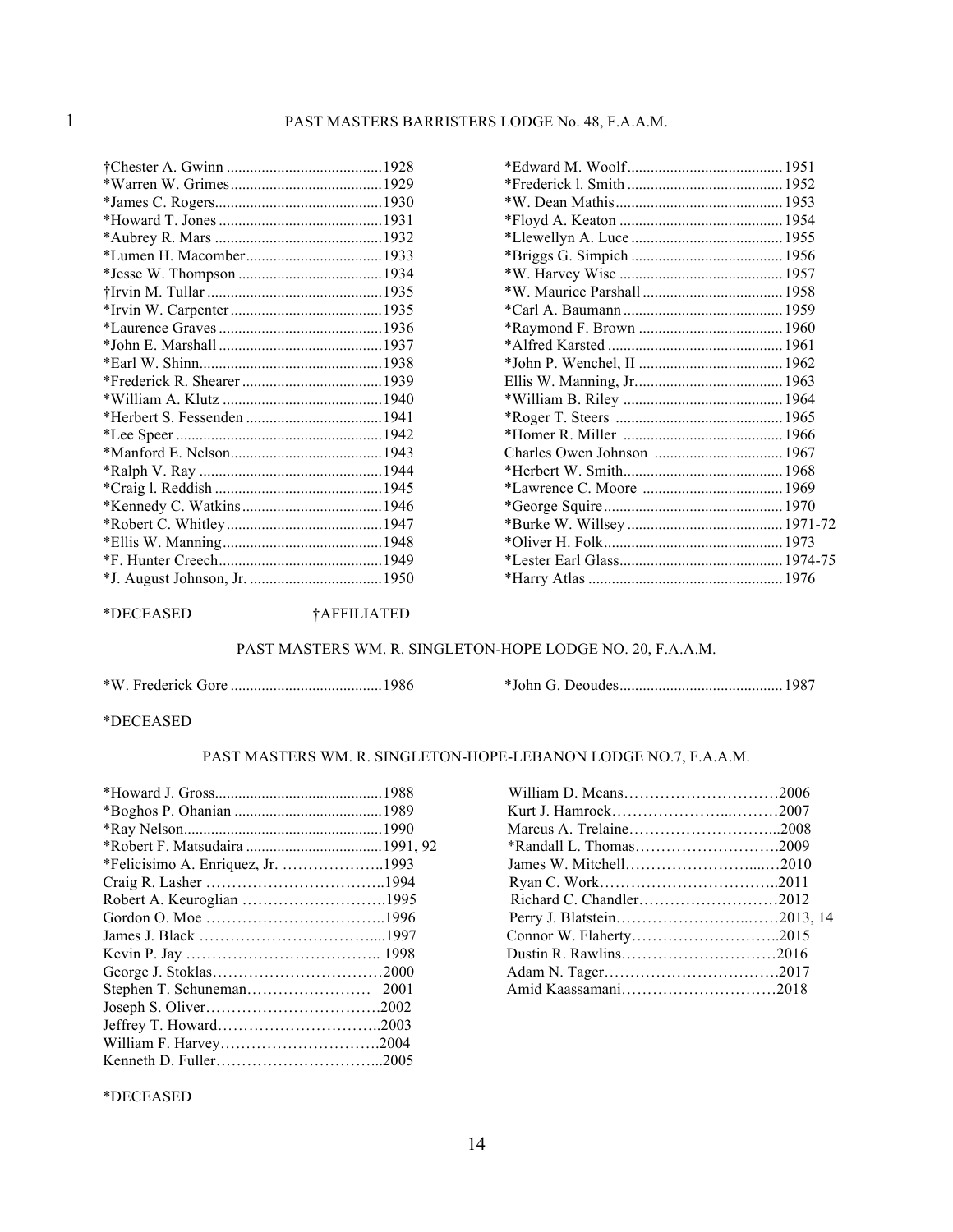#### PAST MASTERS HOPE LODGE No. 20, F.A.A.M.

| *William M. Rittenhouse  1947 |  |
|-------------------------------|--|
|                               |  |
|                               |  |
|                               |  |
|                               |  |
|                               |  |
|                               |  |
|                               |  |
|                               |  |
|                               |  |
|                               |  |
|                               |  |
|                               |  |
|                               |  |
|                               |  |
|                               |  |
|                               |  |
|                               |  |
|                               |  |
|                               |  |
|                               |  |
|                               |  |
|                               |  |
|                               |  |
|                               |  |
|                               |  |
|                               |  |
|                               |  |
|                               |  |
|                               |  |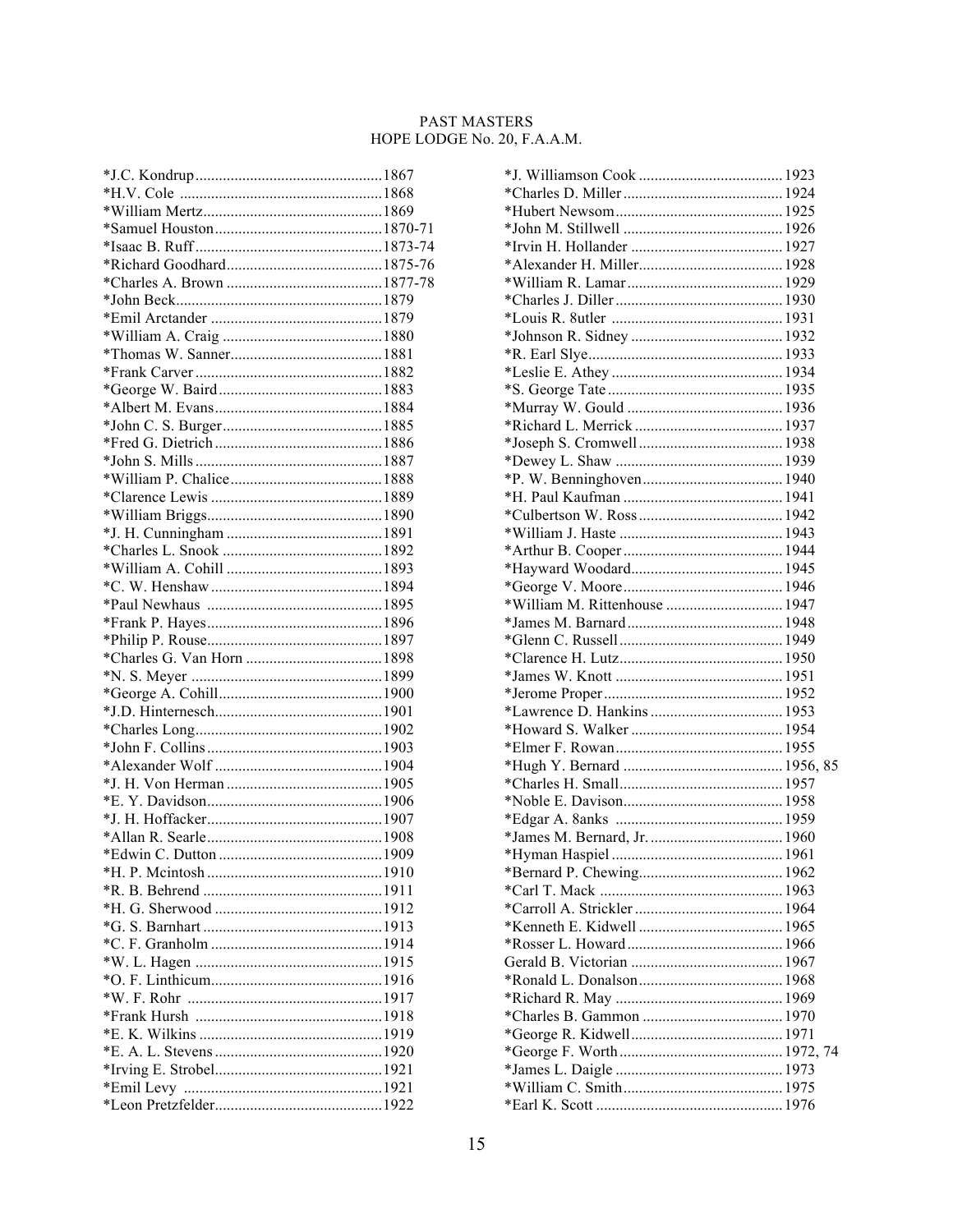\*DECEASED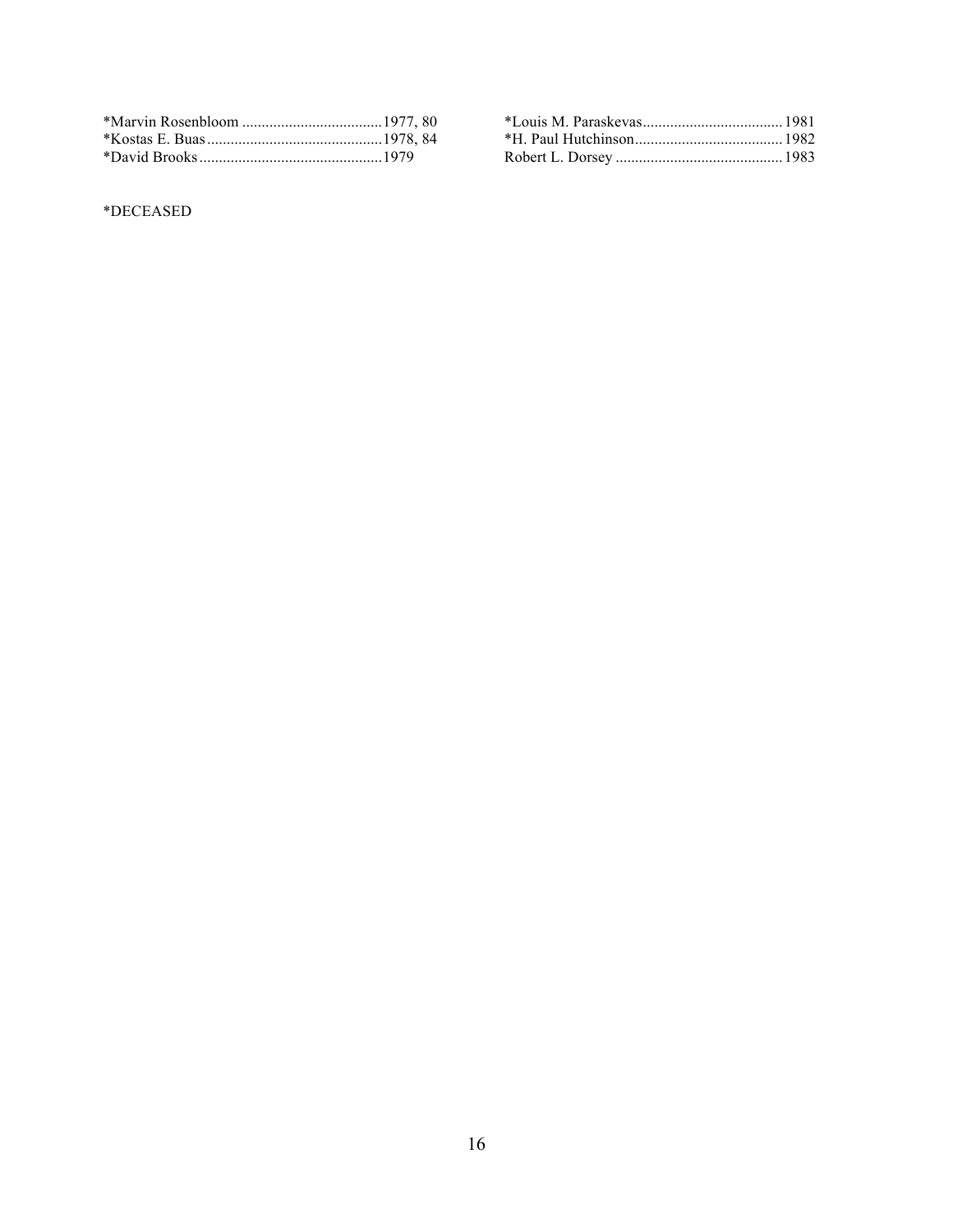#### PAST MASTERS WM. R. SINGLETON LODGE No. 30, F.A.A.M

| *Frank T. Thomas 1901-02                              |  |
|-------------------------------------------------------|--|
| *Isaac E. Shoemaker 1903                              |  |
| *Samuel O. Wendel 1904                                |  |
| *Frederick F. Robey  1905                             |  |
| *Thomas M. Bowling  1906                              |  |
| *Frederick J. Heider 1907                             |  |
| *Curtis M. Smith  1908                                |  |
|                                                       |  |
| *Frederick W. Parks  1910                             |  |
| *Edward N. Riley  1911                                |  |
| *George N. Welker 1912                                |  |
| *Herman W. Walther 1913                               |  |
|                                                       |  |
|                                                       |  |
|                                                       |  |
|                                                       |  |
|                                                       |  |
| *Charles R. Hurley  1919                              |  |
| *N. Webster Chappell 1920                             |  |
|                                                       |  |
| *Richard G. Fletcher 1922                             |  |
|                                                       |  |
|                                                       |  |
| *Andrew C. Wilkins  1925                              |  |
| *Robert F. Fleming 1926                               |  |
| †*William Curtis White 1926                           |  |
|                                                       |  |
| *Dean Hill Stanley 1928                               |  |
|                                                       |  |
| *Elwood R. Berkeley 1930                              |  |
| *John A. Stevenson  1931                              |  |
|                                                       |  |
| *Edward D. Easley  1933                               |  |
| *Edward M. Weeks  1934                                |  |
| *Edward B. Harry  1935                                |  |
| †* Joseph W. Marshall  1935                           |  |
| *Robert E. Doleman  1936                              |  |
| *William H. Churchill  1937                           |  |
| *Wendell Shoemaker 1938                               |  |
|                                                       |  |
| *Vernal R. Brown 1939                                 |  |
|                                                       |  |
| *Warren W. Shoemaker 1940<br>*Thomas McL. Davis  1941 |  |
|                                                       |  |
| *Charles G. Weber 1942                                |  |
|                                                       |  |
|                                                       |  |
|                                                       |  |
|                                                       |  |
|                                                       |  |
|                                                       |  |
| *William S. Brower, Jr.  1948                         |  |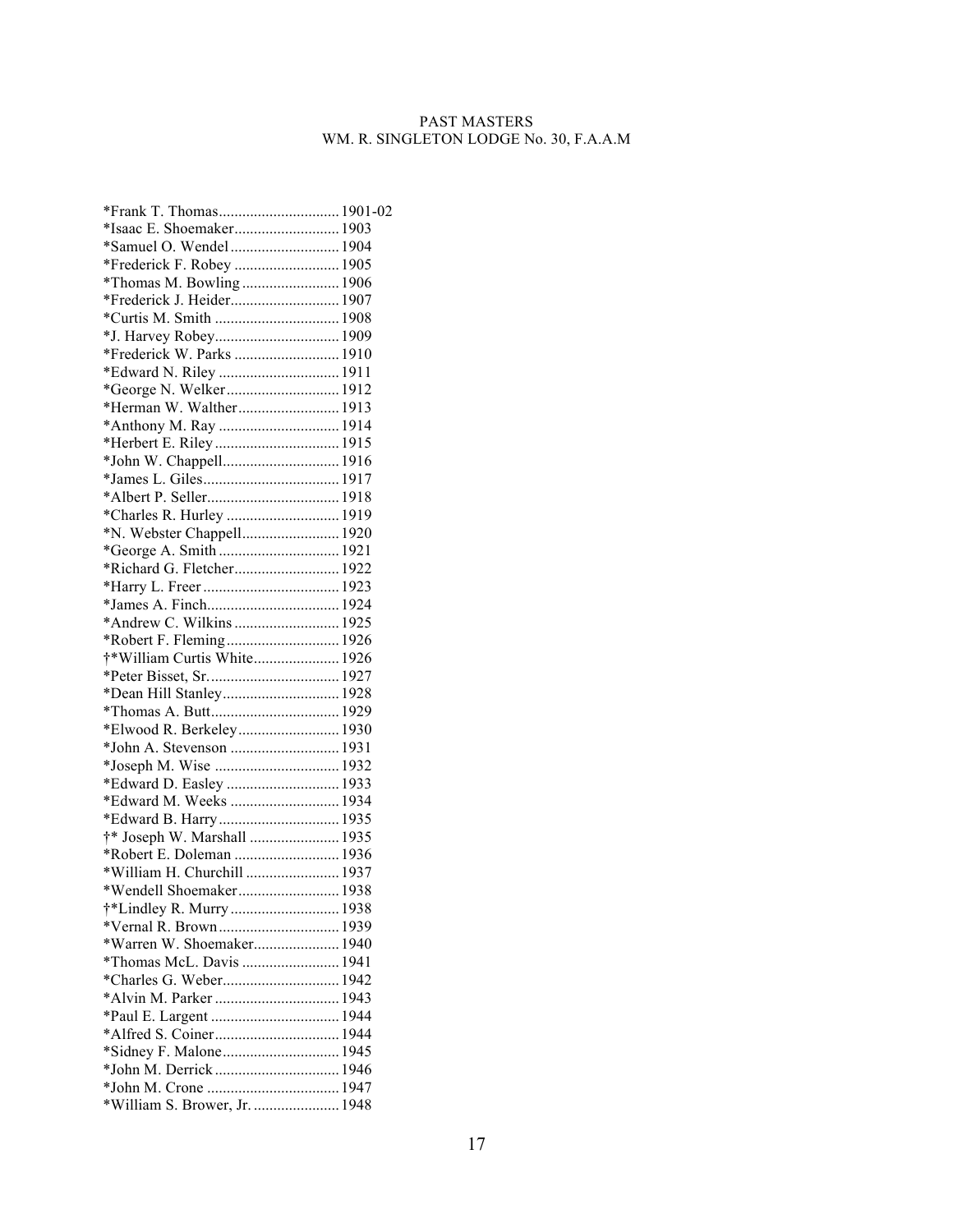| *J. Herbert Duvall 1950   |  |
|---------------------------|--|
| *Joseph C. Richmond  1951 |  |
| *William B. Bowman  1952  |  |
|                           |  |
|                           |  |
|                           |  |
|                           |  |
|                           |  |
| *Thomas J. Mawson  1958   |  |
|                           |  |
|                           |  |
| *Richard F. Gantz 1962    |  |
|                           |  |
| *Robert B. Balcom  1964   |  |
|                           |  |
| *Kenneth C. Kern  1966    |  |
| *Marion K. Warner 1967    |  |
|                           |  |
|                           |  |
| *Edward C. Cowher 1970    |  |
|                           |  |
| *Melvin C. Sprinkle 1972  |  |
|                           |  |
|                           |  |
|                           |  |
|                           |  |
|                           |  |
|                           |  |
| Robert A. Deitrick  1981  |  |
| *Dennis E. Adkison  1982  |  |

#### \*DECEASED

#### †AFFILIATED

#### PAST MASTERS LEBANON LODGE No. 7, F.A.A.M.

| *John Davidson  1813-15             |  |
|-------------------------------------|--|
|                                     |  |
|                                     |  |
| *William Lambert 1822-24            |  |
|                                     |  |
| *Eleazer Lindsley  1830             |  |
| *Robert Keyworth  1831-32,39-40,44- |  |
| 47                                  |  |
|                                     |  |
| *Jacob A. Bender 1834               |  |
|                                     |  |
|                                     |  |
|                                     |  |
|                                     |  |
| *E. M. Cunningham 1850              |  |
|                                     |  |

| *William J. Rhees1855-56     |  |
|------------------------------|--|
| *Nathaniel C. Towle1857      |  |
| *Alexander Rutherford1858-59 |  |
|                              |  |
|                              |  |
|                              |  |
|                              |  |
|                              |  |
|                              |  |
| *Charles W. Hayes 1871-72    |  |
| *Eldred G. Davis 1873        |  |
|                              |  |
|                              |  |
| *Charles C. Duncanson 1877   |  |
| *James Williamson1878        |  |
| *Joseph Brummett 1879-80     |  |